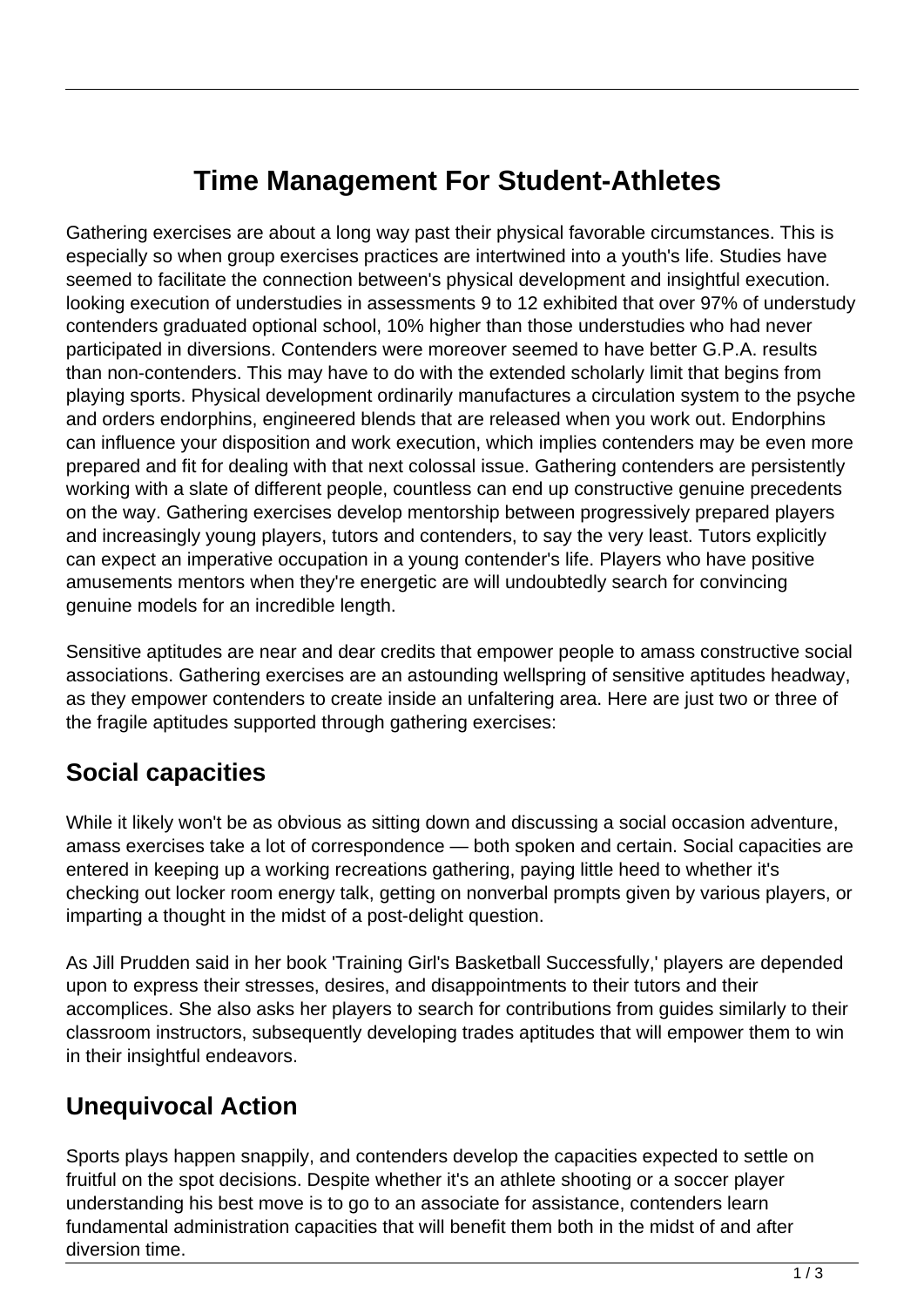Any contender who has played in a title redirection knows the noteworthiness of weight. Sports make an area where contenders make sense of how to vanquish their ordinary 'fight or flight instinct to settle on unsurprising and troublesome decisions under high weight conditions. This ability to work under strain implies person who is better at making due dates and working in undesirable conditions later on.

## **Participation**

This is an obvious one. Participation is tied in with collaborating with others to accomplish a common goal. The contrasting coordinating of characters and circumstances will empower your rival to finish up adaptable, industrious, and calm. Gathering exercises in like manner demonstrate a sentiment of social occasion and individual commitment.

Being on a gathering with something like twelve of your mates is a phenomenal technique to see the individual capacities each individual passes on to the table. As the Janssen Sports Leadership Center says, working with partners indicates contenders imperative principal capacities, for instance, to respect one another, showing in unselfish ways, utilize sound judgment for the gathering, and not cut corners.

### **Time Management**

The time obligation required by contenders can be for all intents and purposes indistinguishable to that of a throughout the day work. Consider all the particular obligations a contender needs to juggle: competitions, quality and embellishment, amass social occasions, sports physiotherapy — and these are just the amusements related duties!

Need asks for that contenders learn gainful time the load up aptitudes, else they would never have the ability to remain mindful of scholastics and diversion. Effective time the load up masterminding is a bit of why a continuous article appropriated by Fast Company fights supervisors should think about getting a past understudy contender.

Gathering contenders understand that reliably counts, and this estimation of time will mean their normal everyday presence. As Shannon Miller, a person from the 1992 and 1996 United States Olympic women's aerobatic aggregate told Forbes, she kept a timetable that was for all intents and purposes well ordered when she was a contender. This wary masterminding and precision empowers contenders to focus on accomplishing their targets sooner than non-contenders.

## **Build Self-Esteem and a Sense of Community**

Gathering exercises are said to strengthen the five C's: capacity, sureness, affiliations, character, and disapproving. At the center of this is certainty – an extended sentiment of self due to better social joint efforts, more grounded associations, and higher academic execution.

Gathering exercises outfit contenders with a trademark organize. A report from True Sport says that youthful who play sports have bigger measures of social help, and that the sentiment of system made with accomplices, tutors, and relatives agonizes the perfect setting for fundamental certainty enhancement.